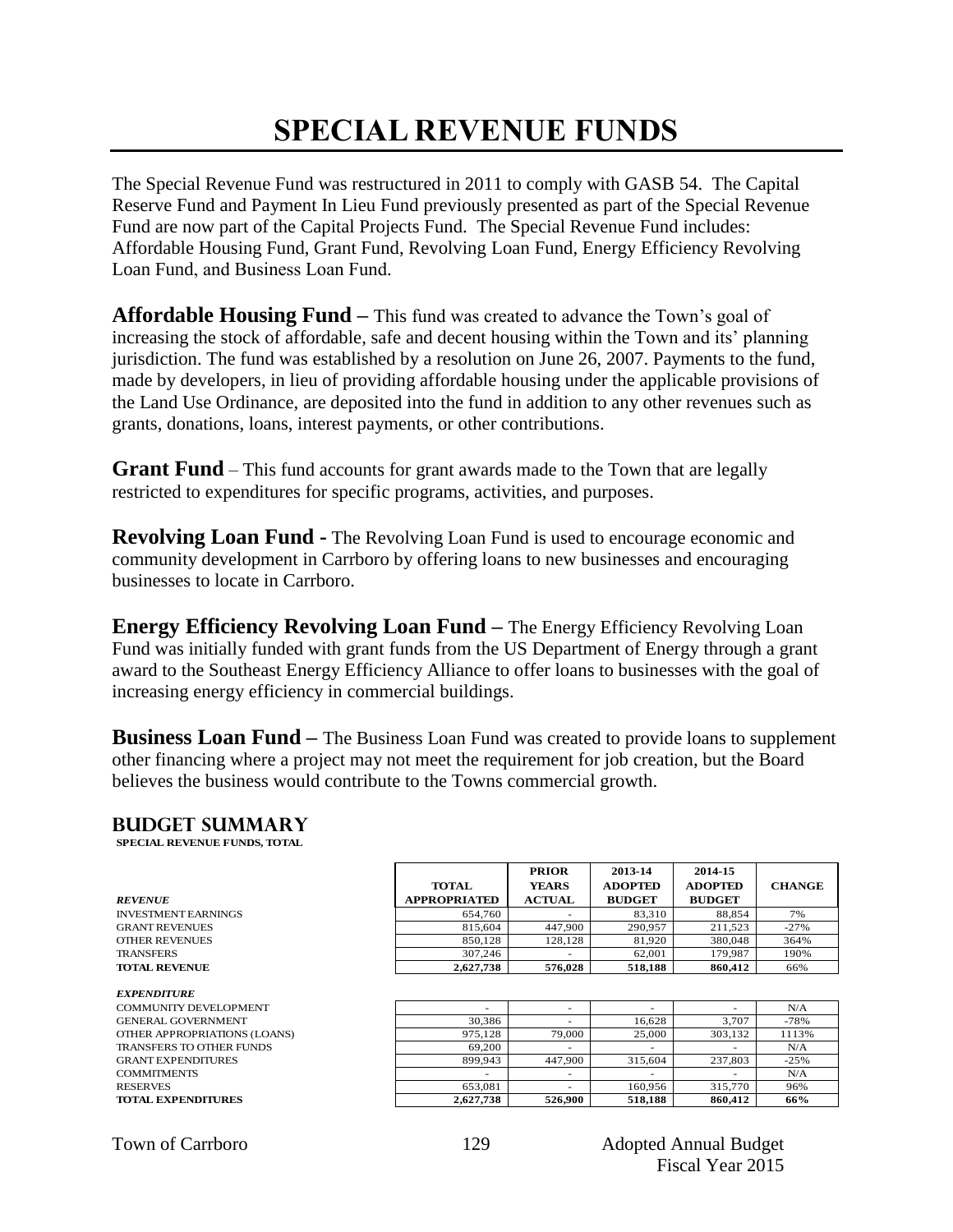# **AFFORDABLE HOUSING FUND**

This fund was created in 2007 with the goal of increasing the stock of affordable, safe and decent housing within the Town and its planning jurisdiction. Funding for the fund is from developers that make a cash payment, in lieu of providing affordable housing under the applicable provisions of the Land Use Ordinance, and other revenues such as grants, donations, loans, interest payments, or other contributions that are received.

#### **BUDGET SUMMARY**

| <b>AFFORDABLE HOUSING FUND</b>    |                          | <b>PRIOR</b>  | 2013-14        | 2014-15                  |               |
|-----------------------------------|--------------------------|---------------|----------------|--------------------------|---------------|
|                                   | <b>TOTAL</b>             | <b>YEARS</b>  | <b>ADOPTED</b> | <b>ADOPTED</b>           | <b>CHANGE</b> |
| <b>REVENUE</b>                    | <b>APPROPRIATED</b>      | <b>ACTUAL</b> | <b>BUDGET</b>  | <b>BUDGET</b>            |               |
| <b>INVESTMENT EARNINGS</b>        |                          |               | 957            | 560                      | $-41%$        |
| <b>TRANSFERS</b>                  | 28,707                   |               | 11.750         | 28,707                   | 144%          |
| <b>SUBTOTAL</b>                   | 28,707                   |               | 12.707         | 29,267                   | 130%          |
|                                   |                          |               |                |                          |               |
| <i><b>EXPENDITURE</b></i>         |                          |               |                |                          |               |
| HILLSBOROUGH HOUSING CO-OPERATIVE | $\overline{\phantom{0}}$ |               | 9.000          | $\overline{\phantom{0}}$ | $-100%$       |
| PEST CONTROL                      | 3.707                    |               | 3.707          | 3.707                    | 0%            |
| <b>RESERVES</b>                   | 25,000                   |               | -              | 25,560                   | N/A           |

*EXPENDITURE* HILLSBOROUGH HOUSING CO-OPERATIVE PEST CONTROL

| -------------------                |                          |   |        |        |         |
|------------------------------------|--------------------------|---|--------|--------|---------|
| HILLSBOROUGH  HOUSING CO-OPERATIVE | $\overline{\phantom{a}}$ | - | 9.000  | -      | $-100%$ |
| PEST CONTROL                       | 3.707                    | - | 3.707  | 3.707  | 0%      |
| RESERVES                           | 25,000                   |   | -      | 25.560 | N/A     |
| <i>SUBTOTAL</i>                    | 28,707                   |   | 12.707 | 29,267 | 130%    |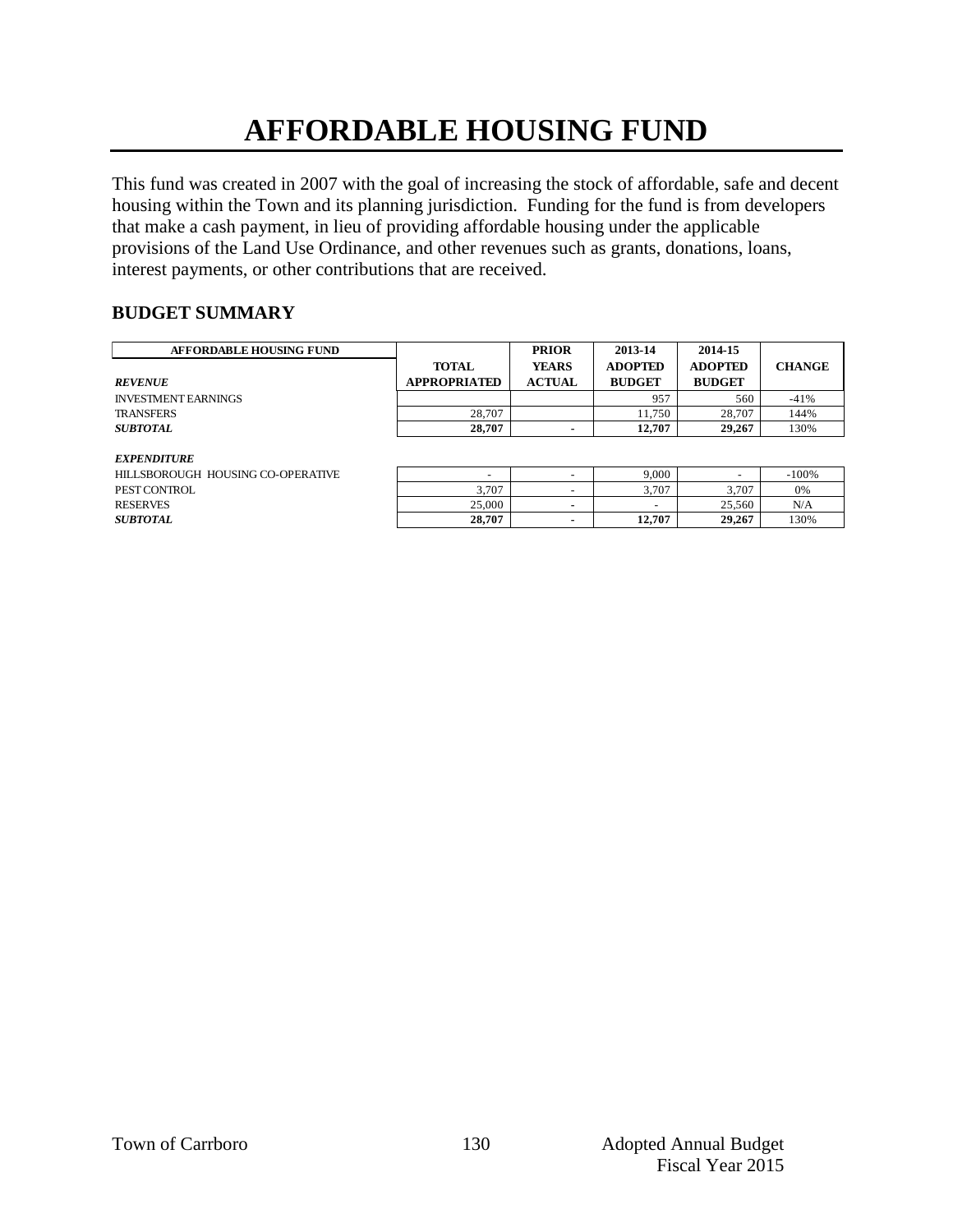### **GRANT FUND**

The Grant Fund accounts for grant awards made to the Town by other public or private funding sources. In FY 2012-13 the following grants were closed out:

- Fire Sprinkler System Grant
- Clean Water Act Grant
- Southeast Energy Efficiency Alliance (SEEA) Grant
- Physical Activity ARRA Grant
- Safe Route to School Non-Infrastructure Grant

Below is a summary of the grants currently in the Grant Fund:

- Small Business and Entrepreneurial Assistance Community Development Block Grant award from the North Carolina Department of Commerce, Community Investment and Assistance, for Roberson Street Sewer Project in downtown.
- Cultural Arts and Entertainment District. Several funding sources have been secured for planning a Cultural Arts and Entertainment District. These include the Orange County Arts Commission (\$1,500), Strowd Rose Foundation (\$9,800) and the Town of Carrboro (\$15,000).

#### **Budget summary**

| <b>GRANT FUND</b>                                                    |                     | <b>PRIOR</b>  | 2013-14        | 2014-15                  |                    |
|----------------------------------------------------------------------|---------------------|---------------|----------------|--------------------------|--------------------|
|                                                                      | <b>TOTAL</b>        | <b>YEARS</b>  | <b>ADOPTED</b> | <b>ADOPTED</b>           | <b>CHANGE</b>      |
| <b>REVENUE</b>                                                       | <b>APPROPRIATED</b> | <b>ACTUAL</b> | <b>BUDGET</b>  | <b>BUDGET</b>            |                    |
| <b>INVESTMENT EARNINGS</b>                                           |                     |               | ۰              | 20                       | N/A                |
| <b>NC DENR - CLEAN WATER</b>                                         | 205,000             | 205,000       | ٠              | $\overline{\phantom{a}}$ | N/A                |
| SOUTHEAST ENERGY EFFICIENCY ALLIANCE GRANT                           | 242.900             | 242,900       |                | ٠                        | N/A                |
| NC DHHS - PHYSICAL ACTIVITY                                          | 24,900              |               | 9.447          | ٠                        | $-100%$            |
| NC SAFE ROUTES TO SCHOOL NON-INFRA.                                  | 12.864              |               | 2.860          | ٠                        | $-100%$            |
| FIRE SPRINKLER SYSTEM GRANT                                          | 75,000              |               | 75,000         |                          | $-100%$            |
| <b>CDBG - ROBERSON STREET SEWER</b>                                  | 171.700             |               | 171.700        | 146.563                  | $-1.5%$            |
| <b>CDBG PRORAM/OTHER INCOME</b>                                      | 7.000               |               | 31.950         |                          | $-100%$            |
| ORANGE COUNTY CDBG MATCH                                             | 64.940              |               |                | 64,940                   | N/A                |
| ORANGE COUNTY ARTS COMM - A & E DISTRICT                             | 1.500               | ٠             |                |                          | N/A                |
| STROWD ROSE FOUNDATION - A & E DISTRICT                              | 9.800               | ٠             |                |                          | N/A                |
| <b>TRANSFER</b>                                                      | 153.539             |               | 24.647         | 26.280                   | 7%                 |
| <b>SUBTOTAL</b>                                                      | 969,143             | 447.900       | 315,604        | 237,803                  | $-25%$             |
|                                                                      |                     |               |                |                          |                    |
| <b>EXPENDITURE</b><br><b>WATER RESTORATION - CLEAN WATER</b>         |                     | 205.000       |                |                          | N/A                |
| <b>ENERGY EFFICIENCY PROGRAM</b>                                     | 205,000<br>242.900  | 242,900       | ٠              | ٠                        | N/A                |
| PHYSICAL ACTIVITY GRANT - NC DHHS                                    | 24,900              |               | 13.053         | ٠                        | $-100%$            |
|                                                                      |                     |               | 2.860          |                          |                    |
| NC SAFE ROUTES TO SCHOOL NON-INFRASTRUCTURE<br>FIRE SPRINKLER SYSTEM | 12.864<br>75.000    |               | 75.000         | ٠                        | $-100%$<br>$-100%$ |
|                                                                      |                     |               |                |                          |                    |
| <b>CDBG - ROBERSON STREET SEWER</b>                                  | 312.979             |               | 223.191        | 211.503                  | $-5%$              |
| CULTURAL A & E DISTRICT                                              | 26,300              |               | 1.500          | 26,300                   | 1653%              |
| <b>TRANSFERS</b>                                                     | 69,200              |               |                |                          | N/A                |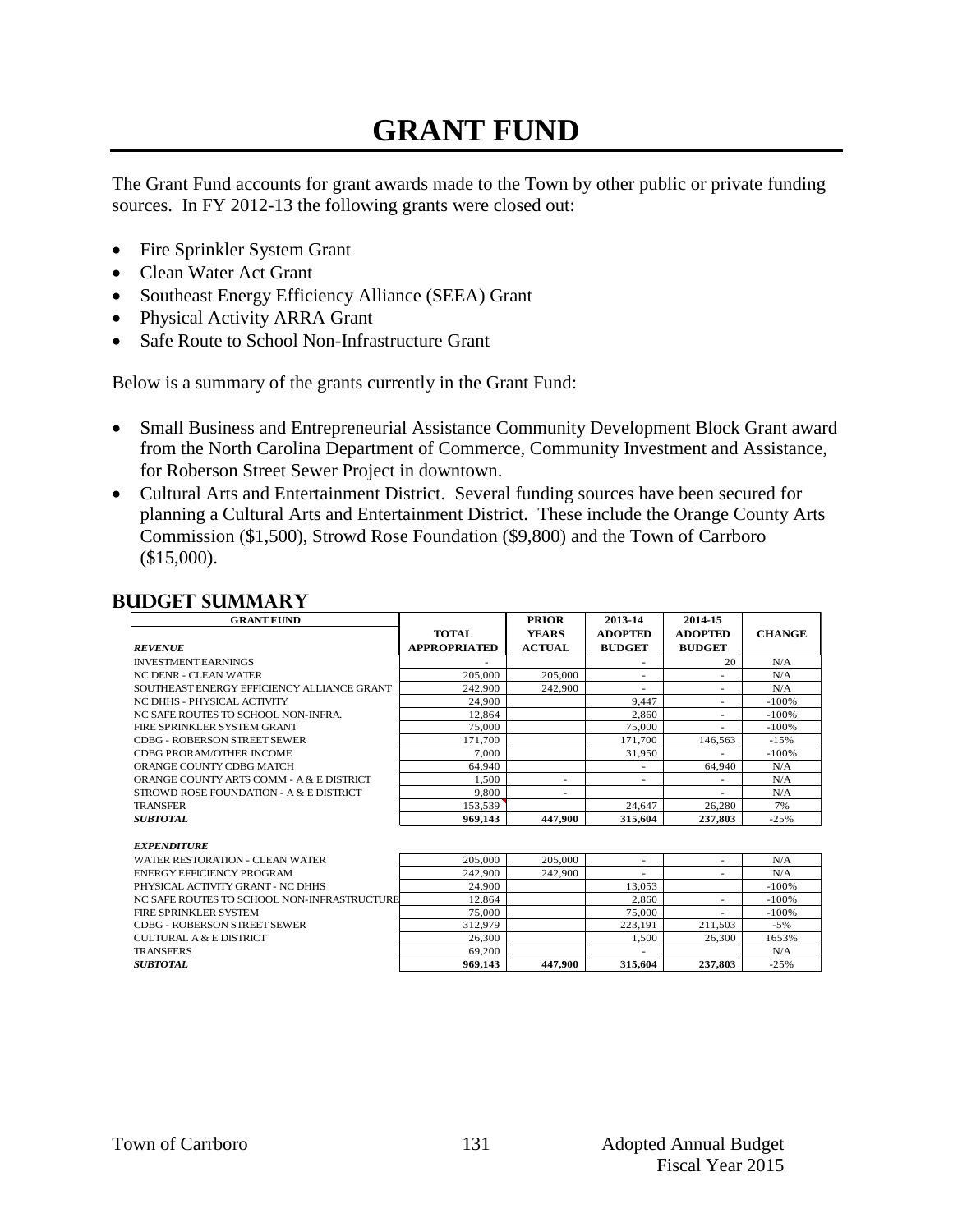# **REVOLVING LOAN FUND**

The Revolving Loan Fund sustains itself with the interest earned on loans provided to businesses. With this interest, a reserve is created that enables the Town to continue loaning funds to businesses. As loans are paid off, the Town closes the loans and removes them from financial records.

The Revolving Loan Fund contains the following active loans to businesses:

| <b>Business</b>                | <b>Amount</b><br><b>Borrowed</b> | Date of<br><b>Original Loan</b> |
|--------------------------------|----------------------------------|---------------------------------|
| <b>Alphabet Soup</b>           | \$48,000                         | 2001                            |
| Bryan's Guitar and Music, Inc. | \$90,000                         | 2004                            |
| Art in a Pickle                | \$105,000                        | 2007                            |
| Carrboro Co-Working            | \$90,000                         | 2008                            |
| Beehive                        | \$56,000                         | 2009                            |
| Carrboro Citizen               | \$50,000                         | 2009                            |
| The Kind Coffee                | \$57,000                         | 2009                            |
| Second Wind, LLC               | \$45,000                         | 2012                            |
| <b>PTA Thrift Store</b>        | \$24,000                         | 2013                            |

#### **BUDGET SUMMARY**

| <b>REVOLVING LOAN FUND</b>      |                          | <b>PRIOR</b>  | 2013-14        | 2014-15        |               |
|---------------------------------|--------------------------|---------------|----------------|----------------|---------------|
|                                 | <b>TOTAL</b>             | <b>YEARS</b>  | <b>ADOPTED</b> | <b>ADOPTED</b> | <b>CHANGE</b> |
| <b>REVENUE</b>                  | <b>APPROPRIATED</b>      | <b>ACTUAL</b> | <b>BUDGET</b>  | <b>BUDGET</b>  |               |
| <b>INVESTMENT EARNINGS</b>      | 654,760                  |               | 81,070         | 81.070         | 0%            |
| OTHER REVENUE - LOAN REPAYMENTS | 743,000                  |               | 74,821         | 60,000         | $-20%$        |
| OTHER FINANCING SOURCES         | $\overline{\phantom{0}}$ |               |                | 299,140        | N/A           |
| <b>SUBTOTAL</b>                 | 1,397,760                |               | 155,891        | 440.210        | 182%          |

#### *EXPENDITURE*

| GENER AL GOVERNMENT EXPENSE             | 26.679    | 12.921  |         | $-100%$ |
|-----------------------------------------|-----------|---------|---------|---------|
| ECONOMIC AND PHYSICAL DEVELOPMENT LOANS | 743,000   | 25,000  | 150.000 | 500%    |
| TRANSFERS                               |           |         | -       | N/A     |
| COMMITMENTS                             | -         |         |         | N/A     |
| RESERVES FOR LOANS                      | 628.081   | 117.970 | 290,210 | 146%    |
| <i>SUBTOTAL</i>                         | 1.397.760 | 155.891 | 440.210 | 182%    |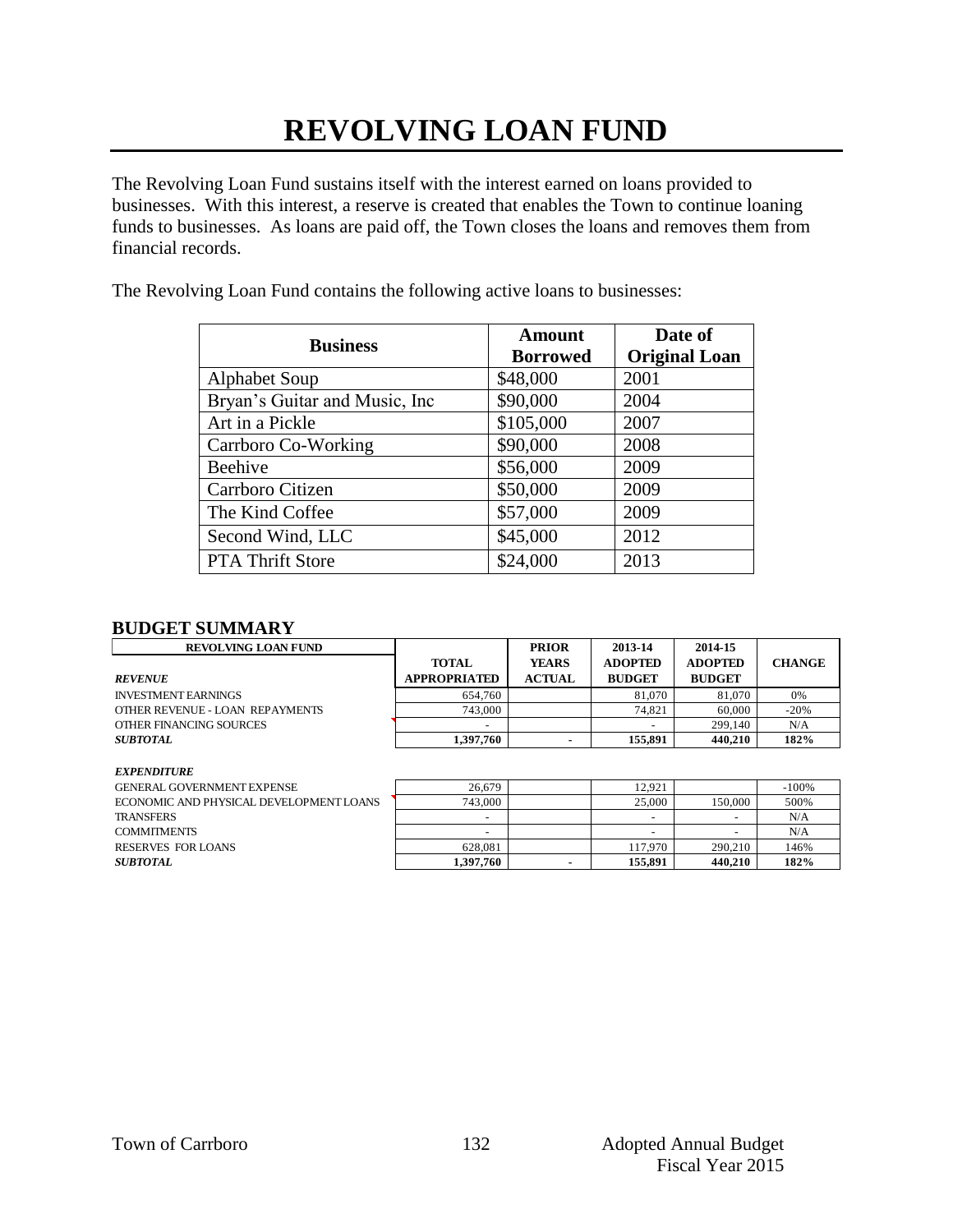### **ENERGY EFFICIENCY REVOLVING LOAN FUND**

The Energy Efficiency Revolving Loan was started in 2010 with US Department of Energy funds through a grant to Southeastern Energy Efficiency Alliance (SEEA) for the Town to implement a small business energy efficiency revolving loan fund with the goal of increasing energy efficiency in commercial buildings.

| <b>ENERGY EFFICIENCE REVOLVING LOAN FUND</b> |                          | <b>PRIOR</b>  | 2013-14        | 2014-15                  |               |
|----------------------------------------------|--------------------------|---------------|----------------|--------------------------|---------------|
|                                              | <b>TOTAL</b>             | <b>YEARS</b>  | <b>ADOPTED</b> | <b>ADOPTED</b>           | <b>CHANGE</b> |
| <b>REVENUE</b>                               | <b>APPROPRIATED</b>      | <b>ACTUAL</b> | <b>BUDGET</b>  | <b>BUDGET</b>            |               |
| <b>INVESTMENT EARNINGS</b>                   | $\overline{\phantom{a}}$ |               | 2.240          | 7.764                    | 247%          |
| OTHER REVENUE - LOAN REPAYMENTS              | 7.128                    |               | 7.099          | 20,908                   | 1077%         |
| OTHER FINANCING SOURCES                      | 100,000                  | 128.128       | $\sim$         | $\overline{\phantom{0}}$ | N/A           |
| <b>SUBTOTAL</b>                              | 107.128                  | 128.128       | 9.339          | 28,672                   | 207%          |

*EXPENDITURE* GENERAL GOVERNMENT EXPENSE ECONOMIC AND PHYSICAL DEVELOPMENT LOANS OTHER FINANCING SOURCES

| EXPENDITURE                             |         |        |       |        |         |
|-----------------------------------------|---------|--------|-------|--------|---------|
| GENERAL GOVERNMENT EXPENSE              |         |        |       |        | N/A     |
| ECONOMIC AND PHYSICAL DEVELOPMENT LOANS | 107.128 | 79,000 |       | 28.132 | N/A     |
| OTHER FINANCING SOURCES                 |         |        |       |        | N/A     |
| <b>TRANSFERS</b>                        | -       |        |       |        | N/A     |
| <b>RESERVES</b>                         |         |        | 9.339 |        | $-100%$ |
| SUBTOTAL.                               | 107.128 | 79,000 | 9.339 | 28.132 | 201%    |

Below is a list of active Energy Efficiency Revolving Loan Fund loans:

| <b>Business</b>           | <b>Amount</b>   |
|---------------------------|-----------------|
|                           | <b>Borrowed</b> |
| Surplus Sids              | 30,000.00<br>\$ |
| Sophie Piesse             | 7,000.00<br>\$  |
| LB Bradley                | 7,000.00<br>\$  |
| Dispute Settlement Center | 35,000.00       |
| The Arts Center           | 28,128.00       |